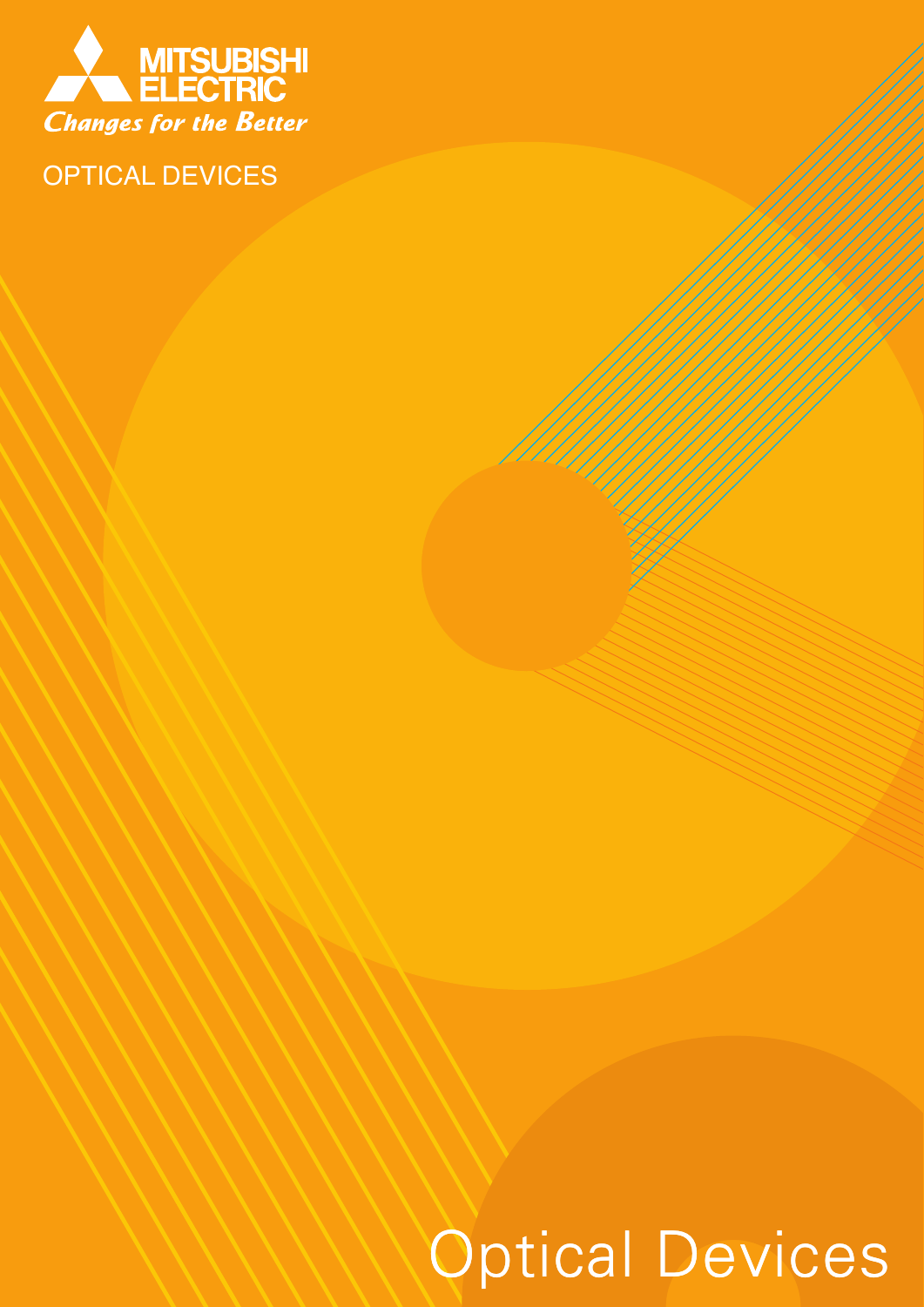## Mitsubishi Electric Optical Devices: The Key to Connecting Information Networks in the Future.

#### LASER DIODES FOR PROJECTORS LASER DIODES FOR PROJECTORS 638nm High-output Laser Diode for Projectors 0.9  $520$  $0.8$ 540 0.7 0.6 **sRGB** Compared to LEDs, semiconductor lasers have lower power consumption, higher output 0.5 500 and can be used with optical systems having a higher maximum aperture. These y considerable advantages mean that they can be used for projectors that do not require 0.4 focal adjustment. Mitsubishi Electric has a range of lasers available, including a  $0.3 - 490$ multi-mode semiconductor laser with a wavelength below 640nm and 3.8W output **CMY** 0.2 (when pulse-driven), 2.1W output (when CW-driven) that provides highly visible, vibrant red colors for color projectors. 480 0.1 470 0.0 460 380 0.1 0.2 0.3 0.4  $0.0$ ■ Selection map of Red Laser Diodes **RED [~640nm]** (Display System etc.) *Pulse* **ML562G86** [638nm, 3.8W(Pulse)] **ML562G84** Г [638nm, 2.5W(Pulse)] **ML501P73** [638nm, 1W(Pulse)]

**ML501P73** Cap less

**ML520G73** Flat glass cap

**Luminous Flux [lm]**

**ML562G86 ML562G85 ML562G84 ML562G75** Flat glass cap

<sup>x</sup> 0.5 0.6 0.7 0.8

580

**Laser Display**

560

 $\circ$ <sub>D65</sub>

700

回家游戏

ANANG

î,

叵

620 600

#### ■ Line-up of Laser Diodes [Multi Transverse mode LD]

*CW*

**High Luminance**

> **ML520G73** [638nm, 0.42W(CW)]

| <b>Type Number</b> | <b>Application</b> | Wavelength<br>[nml | <b>Output Power</b><br>@CW<br>[mW] | <b>Output Power</b><br>@Pulse<br>[mW] | Case<br><b>Temperature</b><br>$[^{\circ}C]$ | Package                  |
|--------------------|--------------------|--------------------|------------------------------------|---------------------------------------|---------------------------------------------|--------------------------|
| ML562G86           | Display            | 638                |                                    | 3800                                  | 45                                          | φ9.0mm TO Flat glass cap |
| ML562G84           | <b>Display</b>     | 638                |                                    | 2500                                  | 45                                          | φ9.0mm TO Flat glass cap |
| ML501P73           | Display            | 638                | 500                                | 1000                                  | 40                                          | \$5.6mm TO Capless       |
| ML562G85           | <b>Display</b>     | 639                | 2100                               | $\qquad \qquad -$                     | 45                                          | φ9.0mm TO Flat glass cap |
| ML562G75           | Display            | 636                | 1550                               |                                       | 35                                          | φ9.0mm TO Flat glass cap |
| ML520G73           | <b>Display</b>     | 638                | 420                                |                                       | 35                                          | φ5.6mm TO Flat glass cap |

**50 100 150 200 250 300 350 400 450 500**

**ML562G75** [636nm, 1.55W(CW)]

**ML562G85** [639nm, 2.1W(CW)]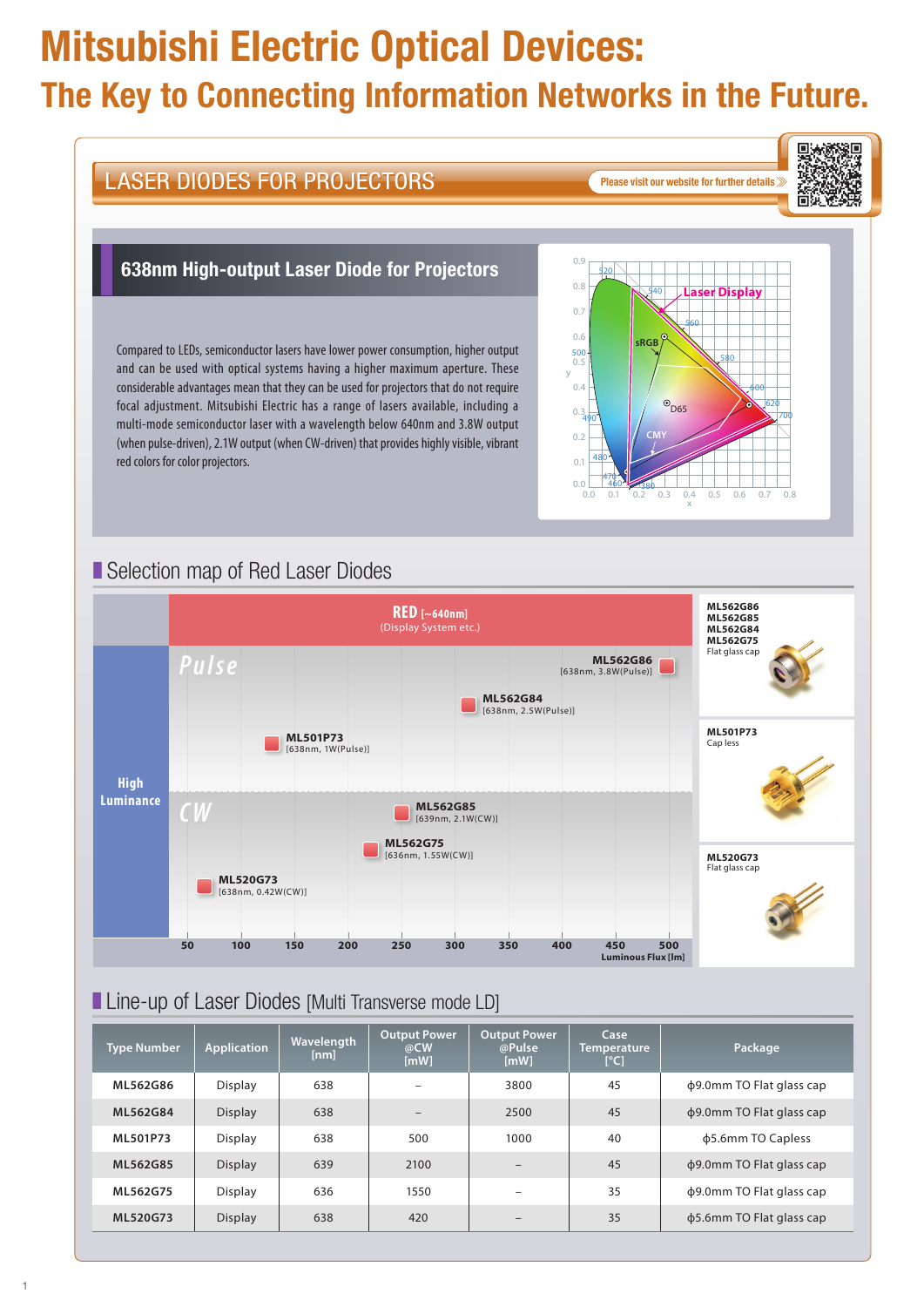#### OPTICAL DEVICES FOR OPTICAL COMMUNICATION SYSTEMS Please visit our website for further details >>>>

#### 鳳涎杯 ų Ī. 鶩

**ONU**

**ONU**

**ONU**

**1.3um band DFB-LD or EML**

**1.3µm band FP-LD or DFB-LD, APD**

#### Optical Devices for Fiber-to-the-Home (FTTH)

As streaming music and video becomes a common service, there is growing interest in Fiber-to-the-Home (FTTH), an optical communication system that provides high-speed, stable bandwidths to each household. Since approximately 2010, Mitsubishi Electric has contributed to FTTH by providing optical devices such as FP-LD, DFB-LD, EML and APD. Currently, 10G-EPON and XG-PON, which are faster communication systems, are being installed. For the future, the standardization of HS-PON as a next-generation FTTH system is also being discussed. Mitsubishi Electric maintains its lead in FTTH applications through its corresponding product lineup and new product development.



Data centers have been expanding as a platform for storing and distributing digital contents such as SNS, photos, and videos on the ever-increasing Internet. In recent years, with the shift from on-premise-type to cloud-type storage, and the expansion of various cloud computing services, data centers are expected to grow as a platform that provides the foundation and infrastructure for cloud computing services. For the data center market, which requires advanced technologies, Mitsubishi Electric provides high-speed, low-power optical devices that contribute as the result of the unique characteristics of compound semiconductors.

**OLT**

**Upstream**

**Downstream**

m

**1.5µm band DFB-LD or EML**

#### Optical Devices for 5G Mobile Base Stations

Fifth-generation (5G) mobile communication system will offer ultrahigh-speed communication, low latency, and ultra-multiple connections. Accordingly, 5G mobile communication system is expected to become used widely around the world. With the increase in communication traffic, optical devices that support mobile base station networks are also required to operate at higher speeds, over a wider temperature range, and have higher reliability. Mitsubishi Electric utilizes the industry-standard TO56 package to expand the connectivity of various products such as 25Gbps DFB and EML. We are also developing 100Gbps EML CAN for the future as well as services that will support the application and market growth of 5G mobile base stations, and is ready to support the market growth of 5G mobile base station applications in the future.



#### **Terminology**

- **APC** ............. Angled Physical Contact
- **APD** ··············· Avalanche Photo Diode
- **APD TIA** ········ Avalanche Photo Diode Trans Impedance Amplifier
- **CPRI** ·············· Common Public Radio Interface
- **CWDM** ··········· Coarse Wavelength Division Multiplexing
- **DFB-LD** ....... Distributed FeedBack Laser Diode
- **DWDM** ········· Dense Wavelength Division Multiplexing
- **EAM** ............. Electro Absorption Modulator
- **EML** ............. Electro absorption Modulator integrated Laser diode
- **ER** ---------------- Extended Reach
- **FP-LD** ············· Fabry-Perot Laser Diode
- FR ---------------- Fiber Reach
- **FTTH** Fiber To The Home
- **G-PON** ··········· Gigabit Passive Optical Network **GE-PON** - Gigabit Ethernet Passive Optical Network **HS-PON** • ········ High-Speed Passive Optical Network LC ----------------- Lucent Connector **LED .............** Light Emitting Diode **LR** Long Reach **OLT** .............. Optical Line Terminal **ONU** ·············· Optical Network Unit **OTDR** ........... Optical Time Domain Reflectometer **P2P** ················ Peer to Peer
	- **PAM4**  $\cdots$  4-level pulse amplitude modulation
	- **PC** ---------------- Physical Contact
	- **PD-TIA** ········· Photo Diode with Trans-Impedance Amplifier
- **RoF** Radio over Fiber **ROSA** ············· Receiver Optical Sub-Assembly **SC SIDED** Single fiber Connector **SDH WEDGER** Synchronous Digital Hierarchy **SFP+ •••••••••••••** Small Form-factor Pluggable Plus **SONET** ·········· Synchronous Optical NETwork **TOSA** ••••••••••••••• Transmitter Optical Sub-Assembly **VSR** ················ Very Short Reach XFP ················ 10 Gigabit small Form-factor Pluggable **10G-EPON** - 10 Gigabit Ethernet Passive Optical Network **XG-PON** - 10 Gigabit Passive Optical Network **XMD-MSA** 10 Gbps Miniature Device Multi Source Agreement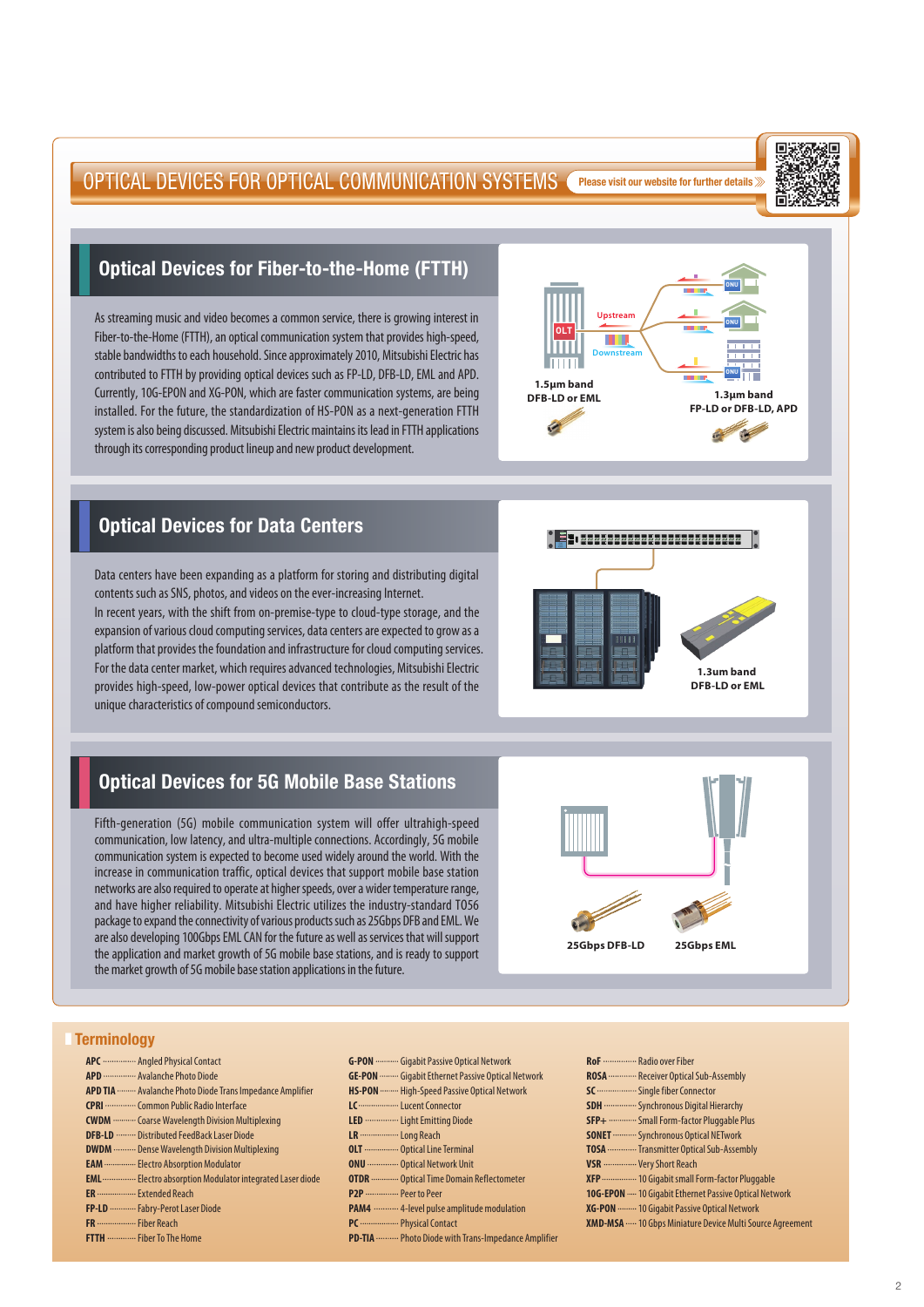#### ■ Selection Map of OPTICAL DEVICES [Under 2.5Gbps]

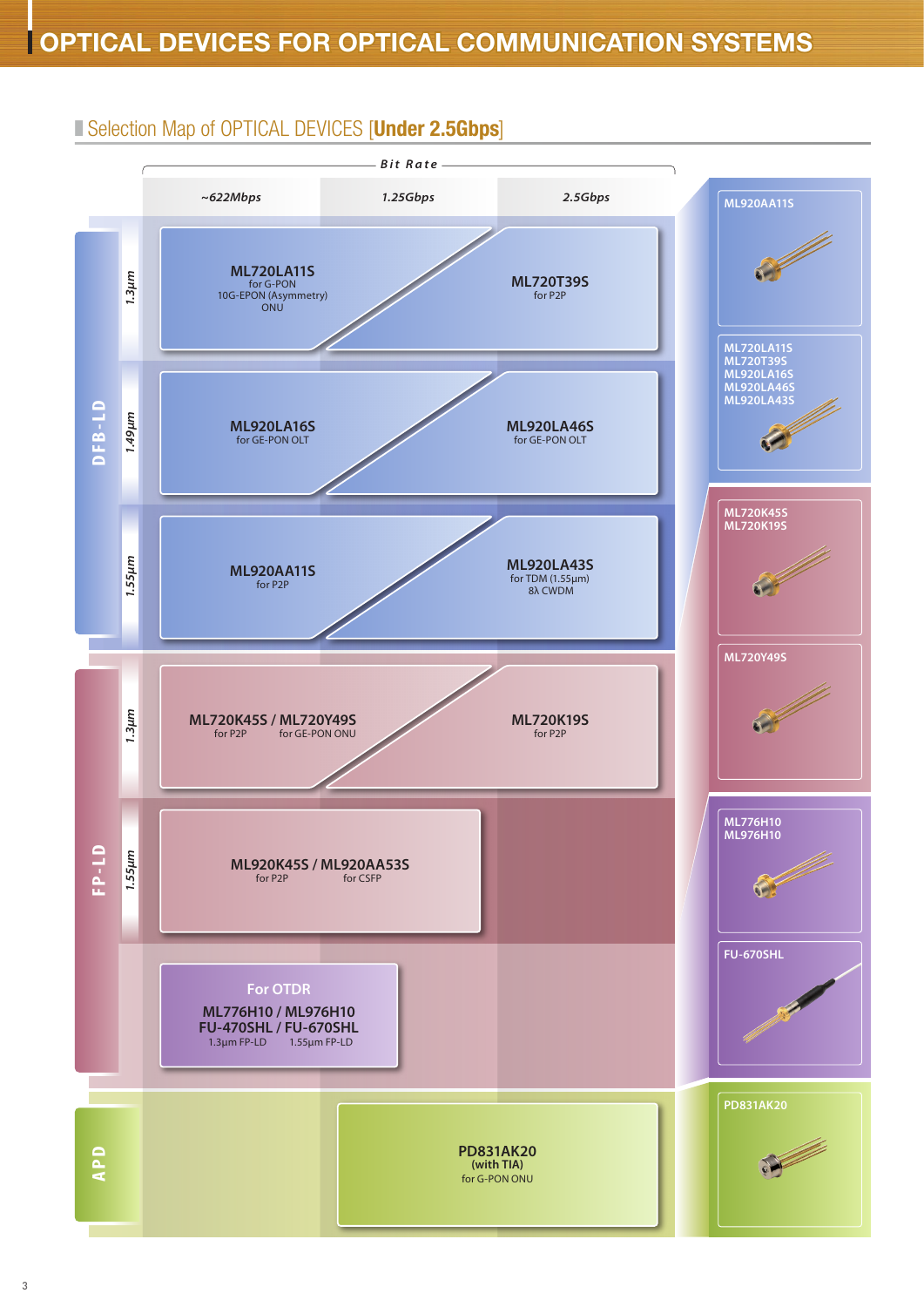#### ■ Selection Map of OPTICAL DEVICES [Over 10Gbps]

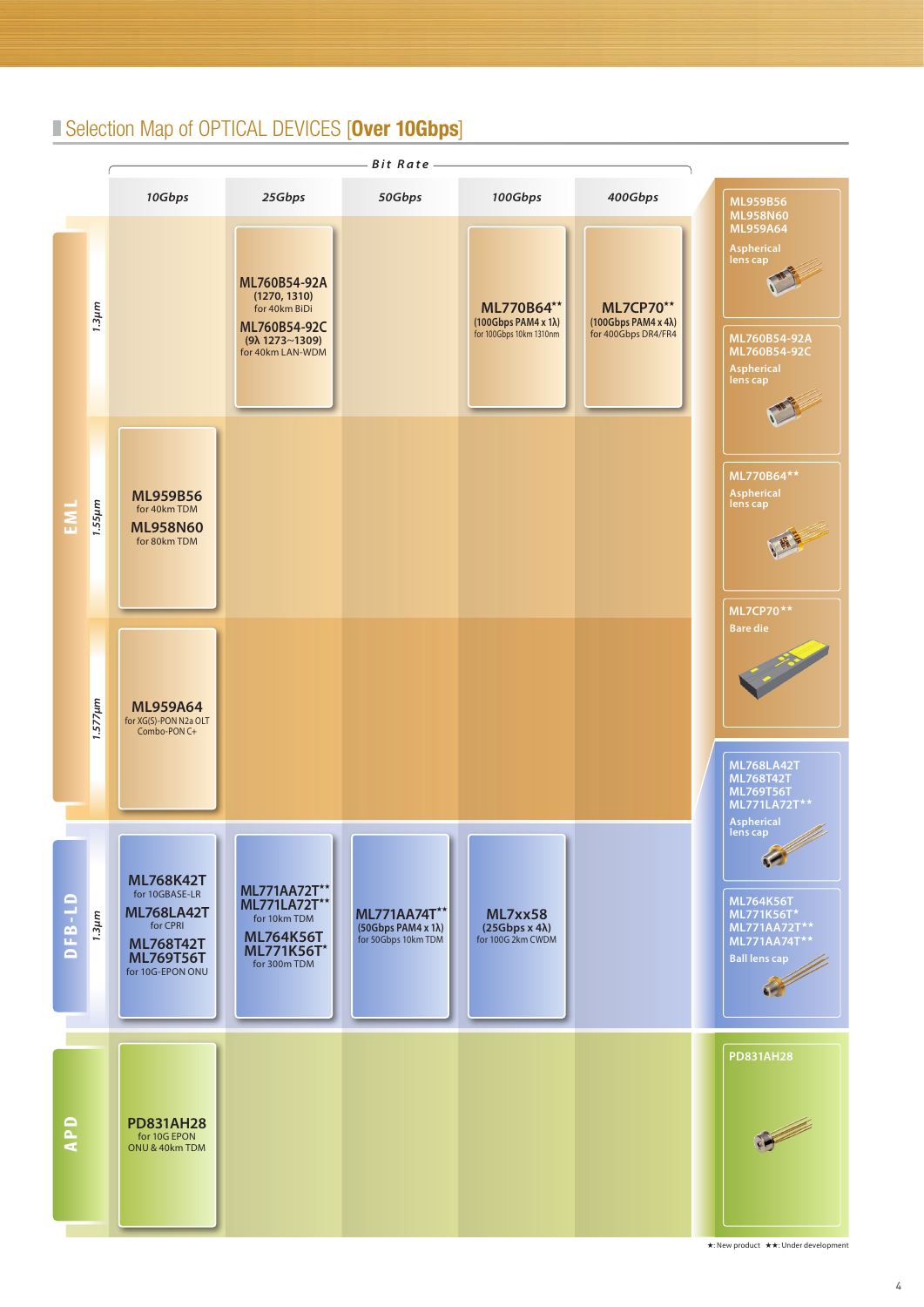|                    | <b>Type Number</b> | Chip Type | Package                | Wavelength<br>[nm]   | Case Temp.<br>[°C] | <b>Features</b>                      |
|--------------------|--------------------|-----------|------------------------|----------------------|--------------------|--------------------------------------|
| 2.5G               | ML720T39S          | DFB-LD    | <b>TO56-CAN</b>        | 1310                 | $-40 - +95$        | P <sub>2</sub> P                     |
|                    | <b>ML720K19S</b>   | FP-LD     | <b>TO56-CAN</b>        | 1310                 | $-40 - +85$        | P <sub>2</sub> P                     |
|                    | <b>ML920LA46S</b>  | DFB-LD    | <b>TO56-CAN</b>        | 1490                 | $-40 - +85$        | <b>G-PON OLT</b>                     |
|                    | <b>ML920LA43S</b>  | DFB-LD    | TO56-CAN               | 1550                 | $-20$ ~+95         | P <sub>2</sub> P                     |
|                    | <b>ML920LA43S</b>  | DFB-LD    | TO56-CAN               | 1470~1610<br>8λ CWDM | $-10$ ~+85         | 8λ CWDM                              |
|                    | <b>ML720LA11S</b>  | DFB-LD    | <b>TO56-CAN</b>        | 1310                 | $-40 - +85$        | G-PON ONU, 10G-EPON (Asymmetry) ONU  |
|                    | <b>ML720K45S</b>   | FP-LD     | <b>TO56-CAN</b>        | 1310                 | $-40 - +85$        | P <sub>2</sub> P                     |
|                    | ML720Y49S          | FP-LD     | <b>TO56-CAN</b>        | 1310                 | $-40 - +85$        | GE-PON ONU, High coupling efficiency |
| 1.25G/<br>~622M    | <b>ML920LA16S</b>  | DFB-LD    | <b>TO56-CAN</b>        | 1490                 | $-40 - +85$        | <b>GE-PON OLT</b>                    |
|                    | <b>ML920AA11S</b>  | DFB-LD    | TO56-CAN               | 1550                 | $-40 - +85$        | P <sub>2</sub> P                     |
|                    | <b>ML920K45S</b>   | FP-LD     | <b>TO56-CAN</b>        | 1550                 | $-40 - +85$        | P <sub>2</sub> P                     |
|                    | <b>ML920AA53S</b>  | FP-LD     | <b>TO56-CAN</b>        | 1530                 | $-40$ ~+95         | P2P, CSFP                            |
| For<br><b>OTDR</b> | <b>FU-470SHL</b>   | FP-LD     | Coaxial Pigtail        | 1310                 | $-20 \sim +70$     | <b>OTDR</b>                          |
|                    | <b>FU-670SHL</b>   | FP-LD     | <b>Coaxial Pigtail</b> | 1550                 | $-20$ ~+70         | <b>OTDR</b>                          |
|                    | ML776H10           | FP-LD     | <b>TO56-CAN</b>        | 1310                 | $-40 - +85$        | <b>OTDR</b>                          |
|                    | ML976H10           | FP-LD     | <b>TO56-CAN</b>        | 1550                 | $-40 - +85$        | <b>OTDR</b>                          |

## **I Line Up of LD / LD Modules [Under 2.5Gbps]**

### **Line Up of APD [Under 2.5Gbps]**

|      | <b>Type Number</b> | Chip Type | Package  | Wavelength   Case Temp.<br>[nm] | I°C1        | <b>Features</b>         |
|------|--------------------|-----------|----------|---------------------------------|-------------|-------------------------|
| 2.5G | PD831AK20          | APD       | TO46-CAN | 1490                            | $-40 - +85$ | Built-in TIA, G-PON ONU |

#### SAFETY CAUTIONS FOR USE OR DISPOSAL OF LISTED PRODUCTS

The warnings below apply to all products listed in this pamphlet.

|                                                             | WARNING                                                                                                                                                                                                                                                                                                                                                                                                              |
|-------------------------------------------------------------|----------------------------------------------------------------------------------------------------------------------------------------------------------------------------------------------------------------------------------------------------------------------------------------------------------------------------------------------------------------------------------------------------------------------|
| <b>Laser Beam</b>                                           | While the laser diode is on, its gives a laser beam. Even if we can't see a laser beam by its wavelengt, penetration into the eye by a laser beam or its<br>reflected light may cause eye injury. Prevent the irradiating part or its reflected light from entering the eyes.                                                                                                                                        |
| <b>Injury</b>                                               | Fiber fragments may cause injury. In cases of fiber bending or breakage, never touch the fragment.                                                                                                                                                                                                                                                                                                                   |
| GaAs                                                        | Gallium arsenide (GaAs) is used in these products. To avoid danger, strictly observe the following cautions.<br>. Never place the products in your mouth.<br>. Never burn or break the products, or use any type of chemical treatment to reduce them to gas or powder.<br>. When disposing of the products, always follow the laws which apply, as well as your own company's internal waste treatment requlations. |
| <b>Disposal of Flame-Retarded</b><br><b>Fiber Core Wire</b> | Flame retardant resin must be disposed of according to law of industrial waste in disposal place.<br>This product is a bromine type flame-retarded resin, containing bromine compounds and antimony trioxide.<br>All disposal operations should be conducted with full consideration of this content.                                                                                                                |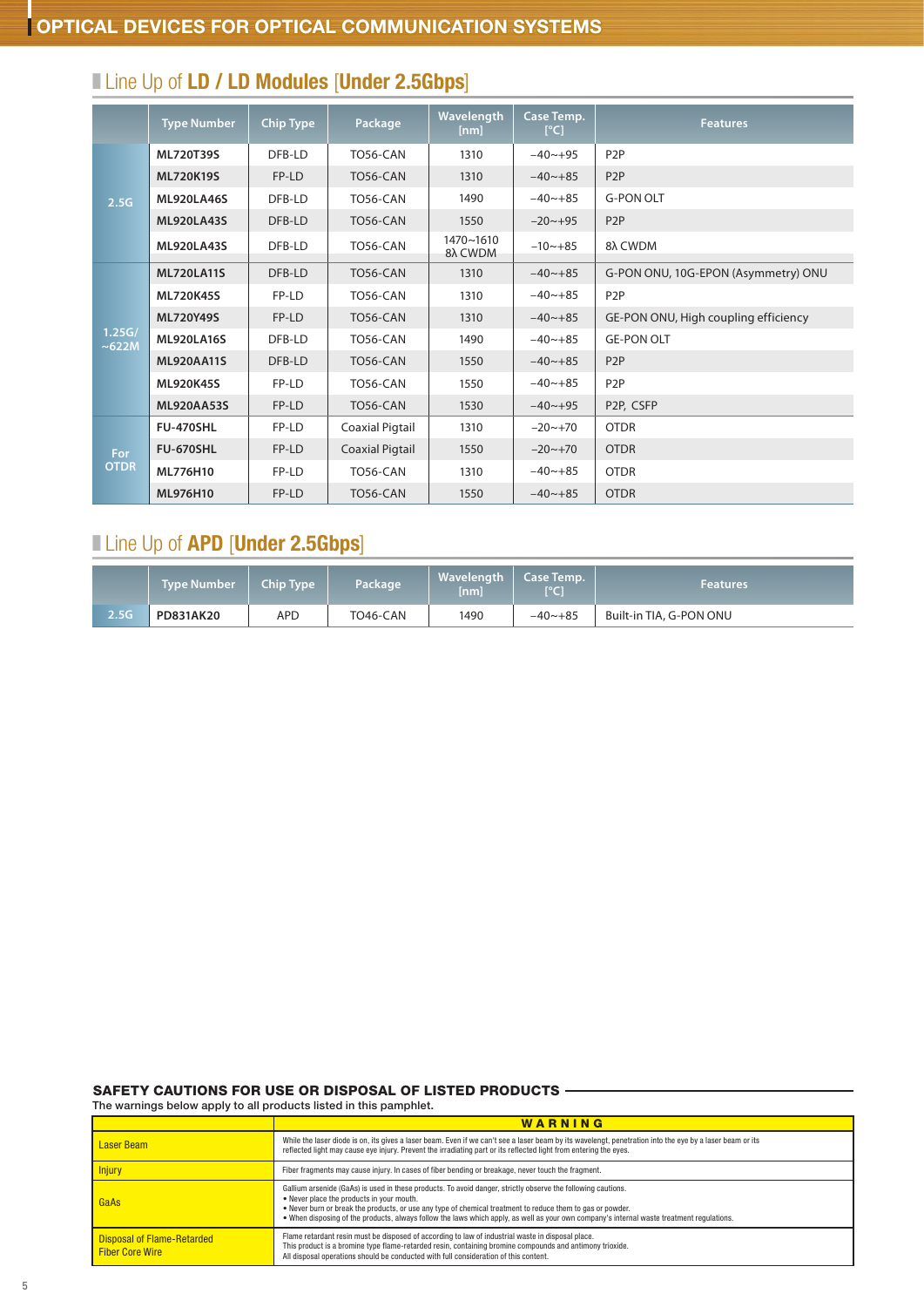#### **I** Line Up of LD / LD Modules [Over 10Gbps]

|      | <b>Type Number</b> | Chip Type  | Package         | Wavelength<br>[nm] | Case Temp.<br>$\lceil{^{\circ}C}\rceil$ | <b>Features</b>                    |
|------|--------------------|------------|-----------------|--------------------|-----------------------------------------|------------------------------------|
| 400G | $MLZCPZ0**$        | <b>EML</b> | Bare die        | 1310               | $+5 - +85$                              | 100Gbps, PAM4, 400G DR4            |
|      |                    |            |                 | 4λ CWDM            | $+25 \sim +75$                          | 100Gbps x 4λ, PAM4, 400G FR4       |
| 100G | ML770B64**         | <b>EML</b> | TO56-CAN        | 1310               | $-5 \sim +80$                           | 100Gbps x 1λ, PAM4, 10km           |
|      | ML7xx58            | DFB-LD     | <b>TBD</b>      | 4λ CWDM            | $+20$ ~ $+70$                           | 25Gbps $x$ 4 $\lambda$             |
| 50G  | $ML771AA74T**$     | DFB-LD     | <b>TO56-CAN</b> | 1310               | $-40 - +90$                             | 50Gbps, PAM4, 10km, (Df=6.6mm)     |
|      | ML760B54-92A       | <b>EML</b> | <b>TO56-CAN</b> | 1270, 1310         | $-40 - +95$                             | Bidirectional, 25Gbps, SFP28, 40km |
| 25G  | ML760B54-92C       | <b>EML</b> | TO56-CAN        | 9λ 1273~1309       | $-40$ ~+95                              | 25Gbps, SFP28, 40km                |
|      | ML764K56T          | DFB-LD     | TO56-CAN        | 1310               | $-40 - +90$                             | 25Gbps, SFP28, 300m (Df=5.8mm)     |
|      | ML771K56T*         | DFB-LD     | TO56-CAN        | 1310               | $-40 - +90$                             | 25Gbps, SFP28, 300m, (Df=5.8mm)    |
|      | $ML771AA72T**$     | DFB-LD     | TO56-CAN        | 1310               | $-40 - +90$                             | 25Gbps, SFP28, 10km, (Df=6.6mm)    |
|      | $ML771LA72T**$     | DFB-LD     | TO56-CAN        | 1270, 1310, 1330   | $-40 - +90$                             | 25Gbps, SFP28, 10km, (Df=7.5mm)    |
| 10G  | <b>ML959B56</b>    | <b>EML</b> | <b>TO56-CAN</b> | 1550               | $-5 \sim +80$                           | XFP/SFP+ 40km                      |
|      | ML958N60           | <b>EML</b> | TO56-CAN        | 1550               | $-5 \sim +80$                           | XFP/SFP+80km                       |
|      | ML959A64           | <b>EML</b> | TO56-CAN        | 1577               | $-5 \sim +80$                           | XG(S)-PON N2a OLT                  |
|      | ML768K42T          | DFB-LD     | TO56-CAN        | 1310               | $-40$ ~+95                              | 10GBASE-LR, SONET/SDH              |
|      | <b>ML768LA42T</b>  | DFB-LD     | <b>TO56-CAN</b> | 1270, 1330         | $-40 - +95$                             | <b>CPRI</b>                        |
|      | ML768T42T          | DFB-LD     | TO56-CAN        | 1270               | $-5 \sim +75$                           | 10G-EPON (Symmetry) ONU            |
|      | ML769T56T          | DFB-LD     | <b>TO56-CAN</b> | 1270               | $-40 - +90$                             | 10G-EPON ONU (Df=10.1mm)           |

★: New product ★★: Under development

#### **Line Up of APD / APD Modules [Over 10Gbps]**

|                 | Tvpe Number | <b>Chip Type</b> | Package  | <b>Wavelength</b><br>[nm] | Case Temp.<br>[°C] | <b>Features</b>                          |
|-----------------|-------------|------------------|----------|---------------------------|--------------------|------------------------------------------|
| 10 <sub>G</sub> | PD831AH28   | APD              | TO46-CAN | 1310 / 1577               | $-40 - +90$        | Built-in TIA, 10G-EPON/XG-PON ONU & 40km |